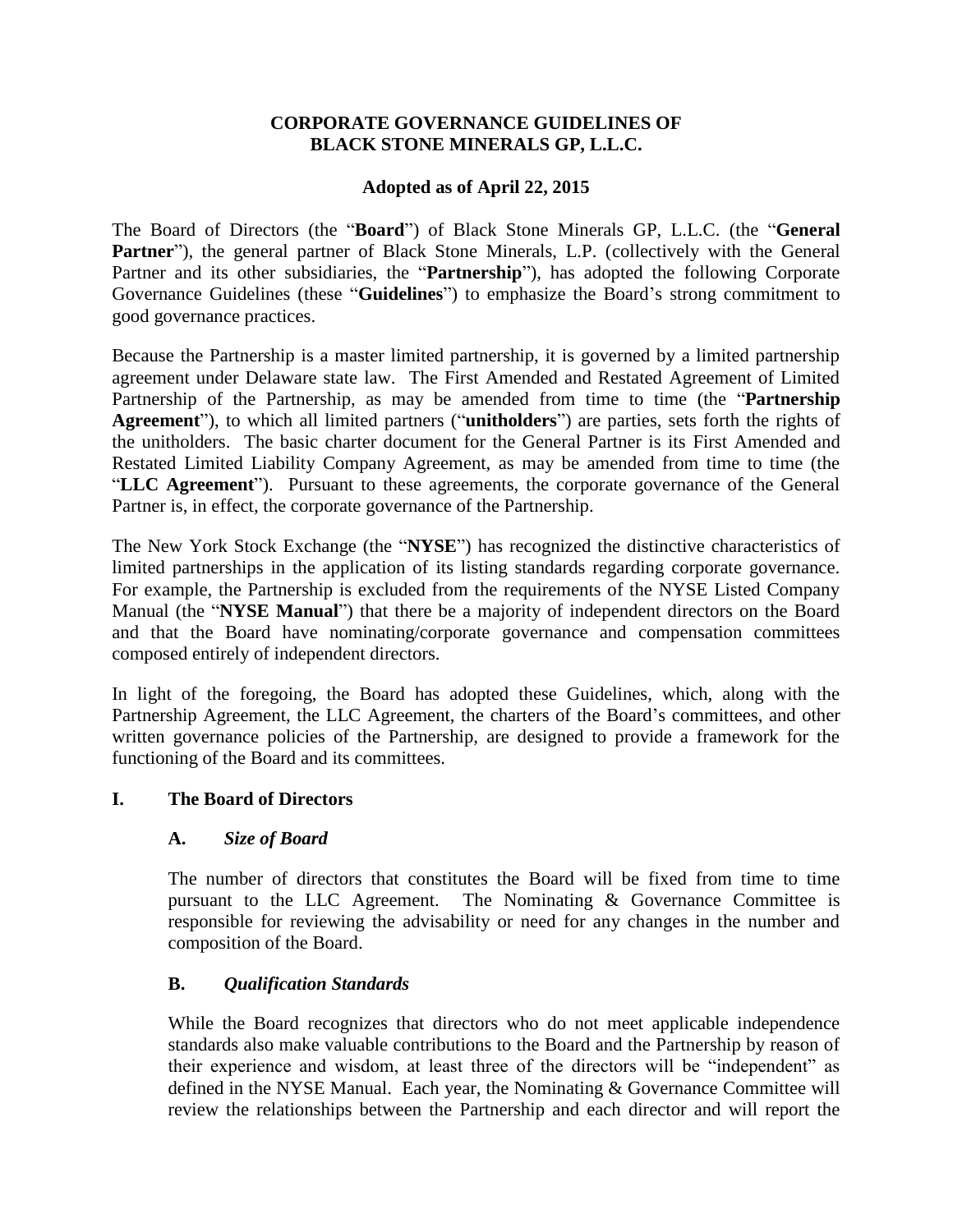results of its review to the Board, which will then determine which directors satisfy the applicable independence standards.

Subject to the rights of the Partnership's unitholders to nominate individuals for election as directors pursuant to the Partnership Agreement, (1) the Nominating & Governance Committee is responsible for identifying individuals qualified to become Board members, (2) nominees for directorship will be selected by the Nominating & Governance Committee in accordance with the policies and principles in its charter, and (3) an invitation to join the Board should be extended by the Board itself, by the chair of the Nominating & Governance Committee, or by the Chairman of the Board.

## **C.** *Director Responsibilities*

The basic responsibility of each director is to act in accordance with the requirements of the Partnership Agreement and the LLC Agreement. In discharging this obligation, directors should be entitled to rely on the honesty and integrity of the Partnership's senior executives and its outside advisors and auditors.

Directors are expected to attend Board meetings and meetings of committees on which they serve and to spend the time needed and meet as frequently as necessary to properly discharge their responsibilities. Information and data that are important to the Board's understanding of the business to be conducted at a Board or committee meeting should generally be distributed in writing to the directors before the meeting, and directors should review these materials in advance of the meeting. Attendance at Board and committee meetings should be considered by the Nominating & Governance Committee in assessing each director's performance.

## **D.** *Service on Other Boards*

No director may serve on the board of directors of more than four other public companies. In advance of accepting an invitation to serve on another public company board, directors should advise the Chairman of the Board and the chair of the Nominating & Governance Committee to allow an assessment to be made of, among other things, the potential impact of such service on the director's time and availability, potential conflict of interest issues, and the director's status as an independent director.

## **E.** *Change in Status*

To avoid any potential conflict of interest, a non-employee director should advise the Nominating & Governance Committee in the event of retirement or other substantial change in the nature of the director's employment or other significant responsibilities.

## **F.** *No Term Limits*

The Board does not believe it should establish limits on a director's service, except as a result of reaching the mandatory retirement age. As an alternative to term limits, the Nominating & Governance Committee will review each director's continuation on the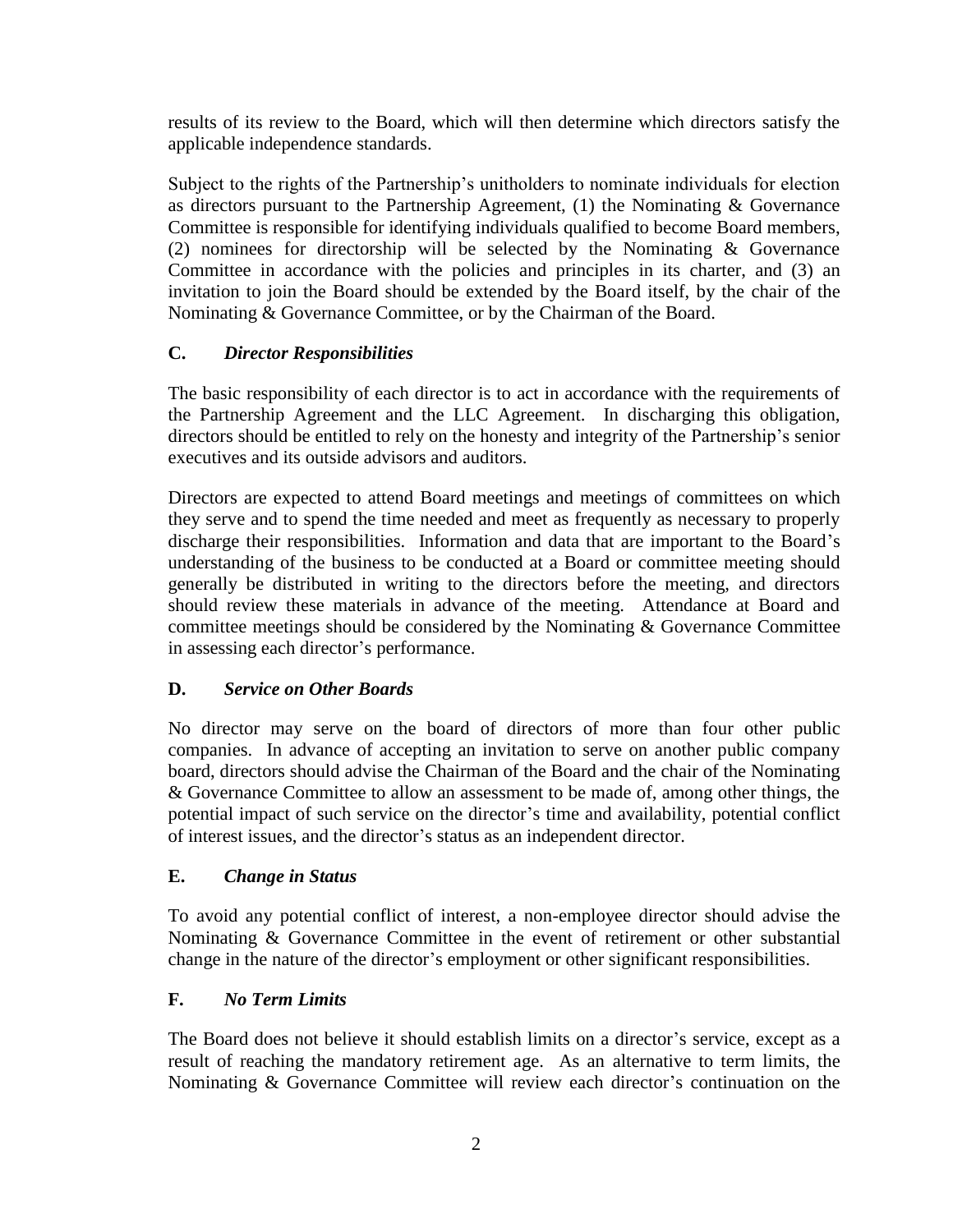Board every year. This will allow each director the opportunity to conveniently confirm his or her desire to continue as a member of the Board.

# **G.** *Retirement Age*

No director may be nominated to a new term if he or she would be age 75 or older at the time of the election unless the Board approves an exception on a case by case basis.

# **H.** *Chairman of the Board*

The Board has determined that the offices of Chairman and Chief Executive Officer should be combined. The Nominating  $&$  Governance Committee periodically will review whether this policy is in the best interests of the Partnership and its unitholders, in light of its evaluation of the continuing ability of the incumbent Chairman and Chief Executive Officer to simultaneously execute the dual roles of Chairman of the Board and Chief Executive Officer.

# **I.** *Meetings of the Board*

The Chairman of the Board will establish the agenda for each Board meeting. At the beginning of the year, the Chairman of the Board will establish a schedule of agenda subjects to be discussed during the year (to the degree this can be foreseen). Each director is free to suggest the inclusion of items on the agenda. Each director is free to raise at any Board meeting subjects that are not on the agenda for that meeting.

## **J.** *Meetings of Non-Management Directors*

The non-management directors will have regularly scheduled meetings in executive session that will be held immediately following each regularly scheduled Board meeting. In the event that the non-management directors include directors who are not independent under the listing requirements of the NYSE, then at least once a year, there should be an executive session including only independent directors. The director who presides at these meetings (the "**Lead Director**") will be chosen by the Board, based on the recommendation of the Nominating & Governance Committee. The Lead Director is responsible for preparing an agenda for the meetings of the independent directors in executive session. Either the name of the Lead Director (if one Lead Director is chosen to preside at all the meetings) or the procedure by which a Lead Director is selected (if the same person is not the Lead Director at every meeting) will be disclosed in the Partnership's proxy statement for its annual meeting of unitholders.

## **K.** *Board Interaction with External Constituencies*

The Board believes that management speaks for the Partnership. As such, individual directors will not meet or otherwise directly communicate with unitholders, research analysts, vendors, the press, or other external constituencies on behalf of the Partnership unless the communication is (1) requested by the Chairman of the Board, the Chief Executive Officer, or the full Board or (2) required to discharge his or her duties as set forth in committee charters or these Guidelines.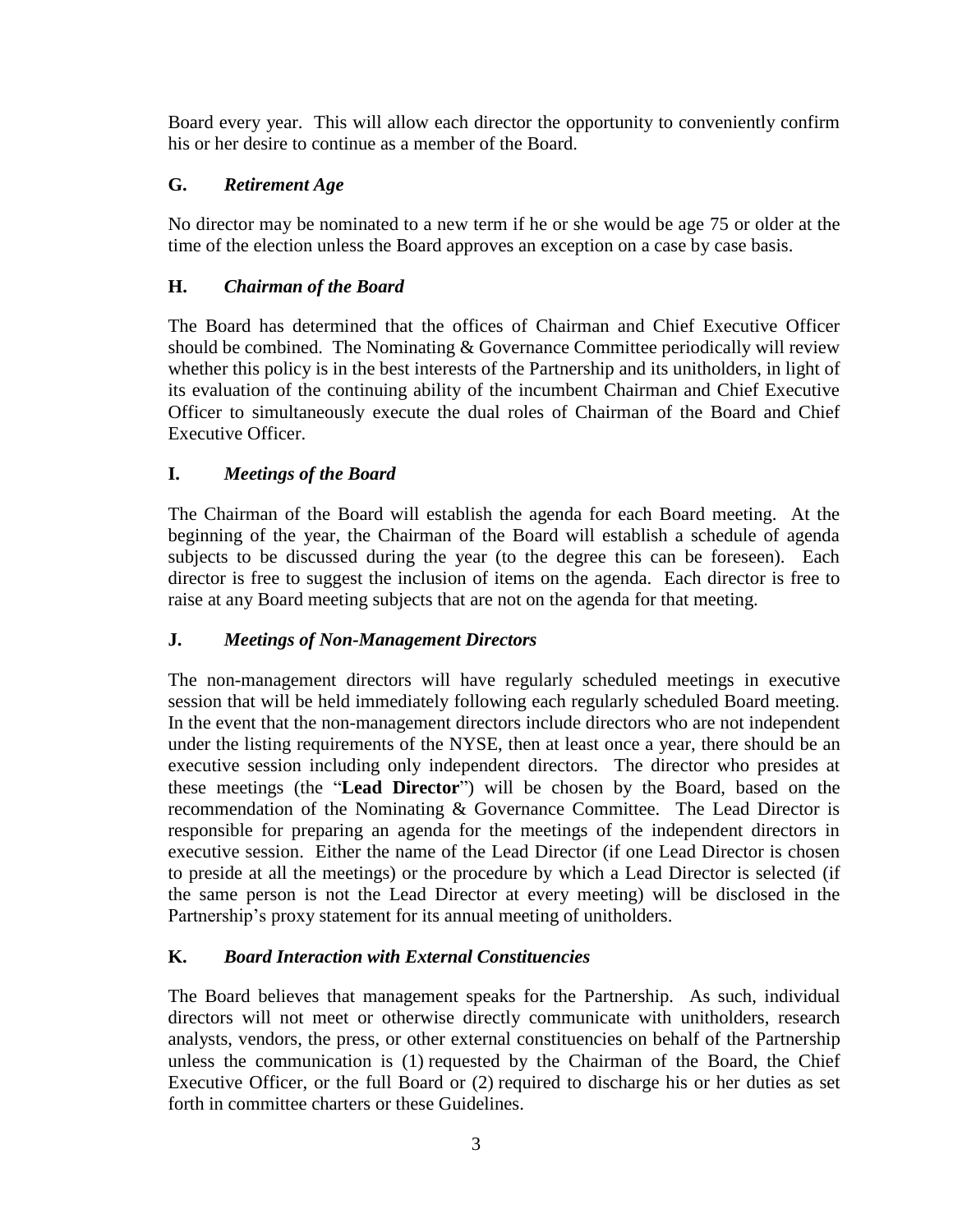## **L.** *Director Compensation*

The Compensation Committee will conduct a periodic review of director compensation and make a recommendation to the Board regarding the form and amount of director compensation. The Compensation Committee will consider that a director's independence may be jeopardized if (1) director compensation and perquisites exceed customary levels, (2) the Partnership makes substantial charitable contributions to organizations with which a director is affiliated, or (3) the Partnership enters into consulting contracts with (or provides other indirect forms of compensation to) a director or an organization with which the director is affiliated. Directors who are employees of the Partnership may not receive any additional compensation for service on the Board.

### **M.** *Annual Performance Evaluation of the Board*

The Nominating & Governance Committee will lead the Board in its annual performance review. As part of this process, the Nominating & Governance Committee will receive comments from all directors and report to the full Board with an assessment of the Board's performance.

### **N.** *Director Orientation and Continuing Education*

The Nominating & Governance Committee is responsible for developing and evaluating an orientation and continuing education program for directors and for making appropriate recommendations for final Board action regarding this program.

#### **O.** *Board Member Attendance at the Annual Meetings of Unitholders*

Directors are encouraged to attend the Partnership's annual meeting of unitholders.

#### **P.** *Unitholder Communications with Directors*

The Board welcomes communications from the Partnership's unitholders and other interested parties. Unitholders and any other interested parties may send communications to the Board, any committee of the Board, the Chairman of the Board, the Lead Director, or any other director in particular to:

> Black Stone Minerals, L.P. 1001 Fannin Street Suite 2020 Houston, Texas 77002 Attention: General Counsel

Unitholders and any other interested parties should mark the envelope containing each communication as "Unitholder Communication with Directors" and clearly identify the intended recipient(s) of the communication. The General Counsel will review each communication received from unitholders and other interested parties and will forward the communication, as expeditiously as reasonably practicable, to the addressees if (1) the communication complies with the requirements of any applicable policy adopted by the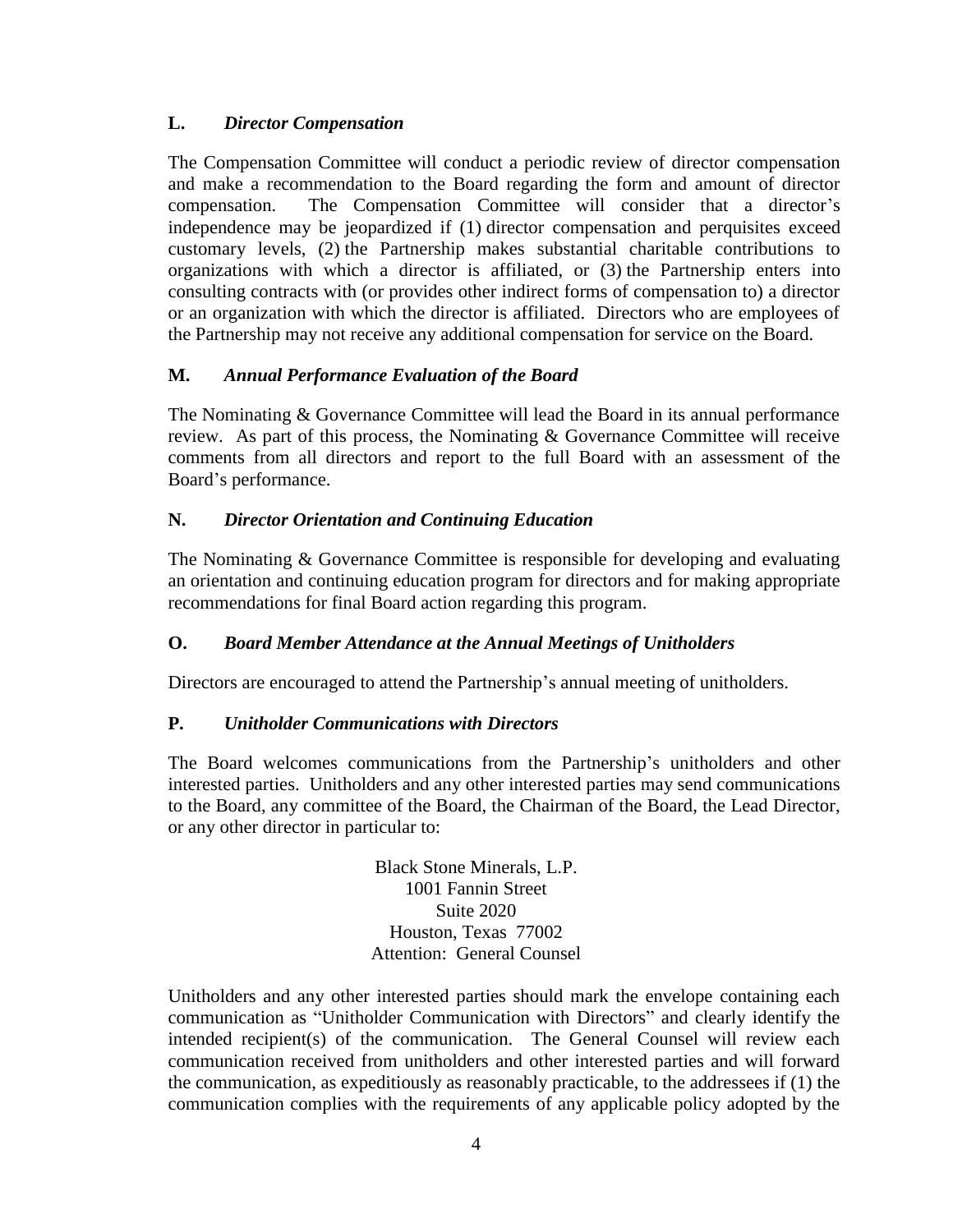Board relating to the subject matter of the communication and (2) the communication falls within the scope of matters generally considered by the Board. To the extent the subject matter of a communication relates to matters that have been delegated by the Board to a committee or to an executive officer, then the General Counsel may forward the communication to the chairman of the committee or executive officer, respectively, to which the matter has been delegated. The acceptance and forwarding of communications to the members of the Board or an executive officer does not imply or create any fiduciary duty of the Board members or executive officer to the person submitting the communications. Notwithstanding the foregoing, communications from a unitholder for the purpose of nominating an individual to serve as a director shall comply with the requirements of the Partnership Agreement.

### **II. Committees of the Board of Directors**

### **A. Committees**

The Board will have an Audit Committee, a Compensation Committee, and a Nominating & Governance Committee. However, the Board may, from time to time, establish and maintain additional committees as necessary or appropriate. Committee members will be appointed by the Board upon recommendation of the Nominating & Governance Committee, with consideration given to the desires of individual directors.

The members of each committee must satisfy the requirements detailed in their respective committee charters, if applicable, the LLC Agreement and the Partnership Agreement. The Nominating & Governance Committee will review the relationships between the Partnership and each director and report the results of its review to the Board, which will determine whether or not each director satisfies the standards applicable to the committees on which such director is serving or may serve.

## **B.** *Committee Charters*

Each standing committee will have its own charter. The charters will set forth the authority and responsibilities of the committees as well as qualifications for committee membership, procedures for committee member appointment and removal, committee structure and operations, and committee reporting to the Board. The charters will also provide that each committee will evaluate its performance.

## **C.** *Committee Meetings*

The chair of each committee, in consultation with the committee members, will determine the frequency and length of the committee meetings consistent with any requirements set forth in the committee's charter. The chair of each committee, in consultation with the appropriate members of the committee, the Board and management, will develop the committee's agenda. At the beginning of the year, the chair of each committee should establish a schedule of agenda subjects to be discussed during the year (to the degree these can be foreseen). Committee members are free to suggest the inclusion of items on the agenda. Committee members are free to raise at any committee meeting subjects that are not on the agenda for that meeting.